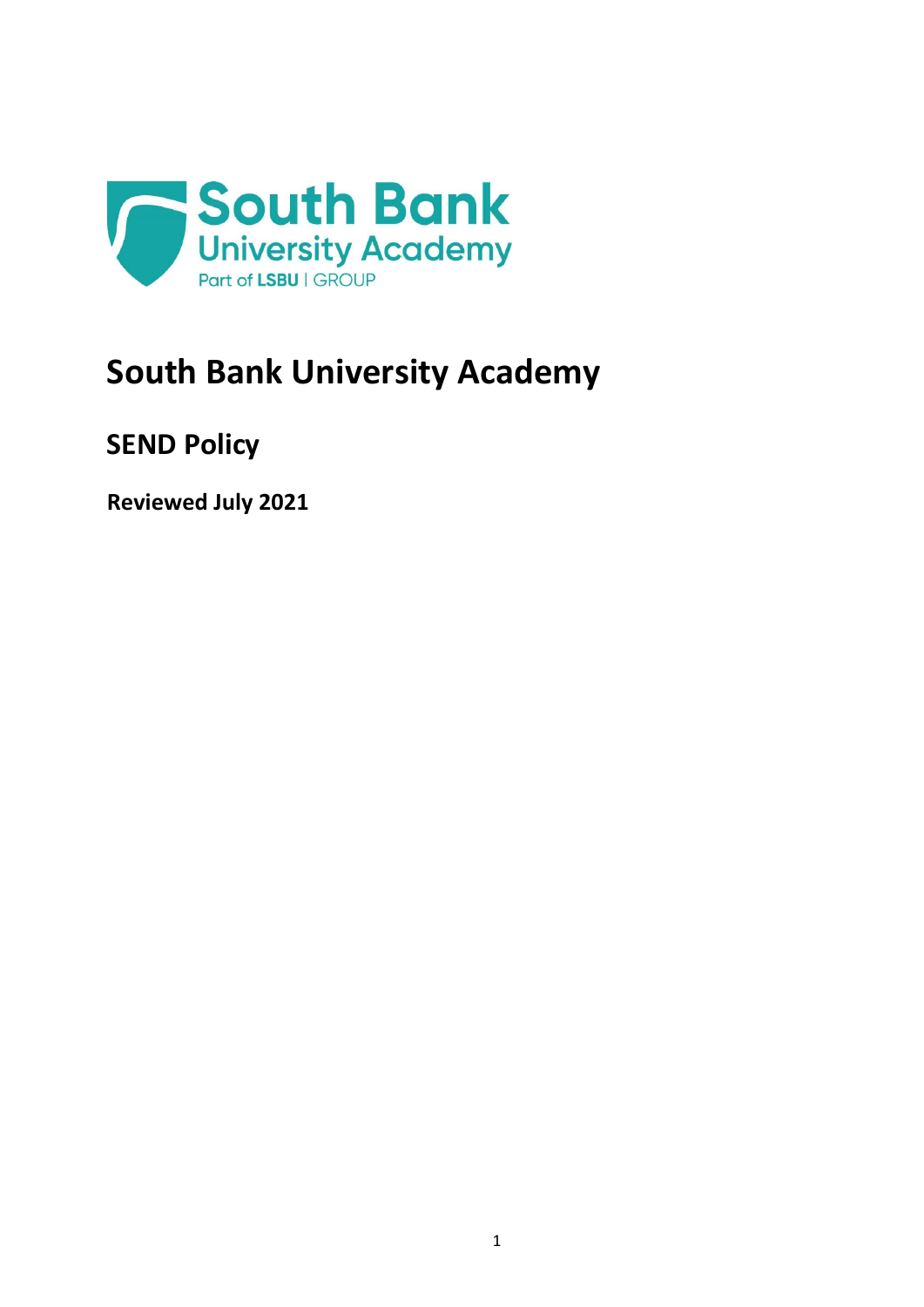#### **Contents**

| 1. Vision                                  | $\overline{3}$ |
|--------------------------------------------|----------------|
| 2. Aims                                    | 3              |
| 3. Legislation and guidance                | $\overline{4}$ |
| 4. Definitions                             | $\overline{4}$ |
| 5. Roles and responsibilities              | 5              |
| 6. SEN information report                  | 7              |
| 7. Monitoring arrangements                 | 12             |
| 8. Links with other policies and documents | 12             |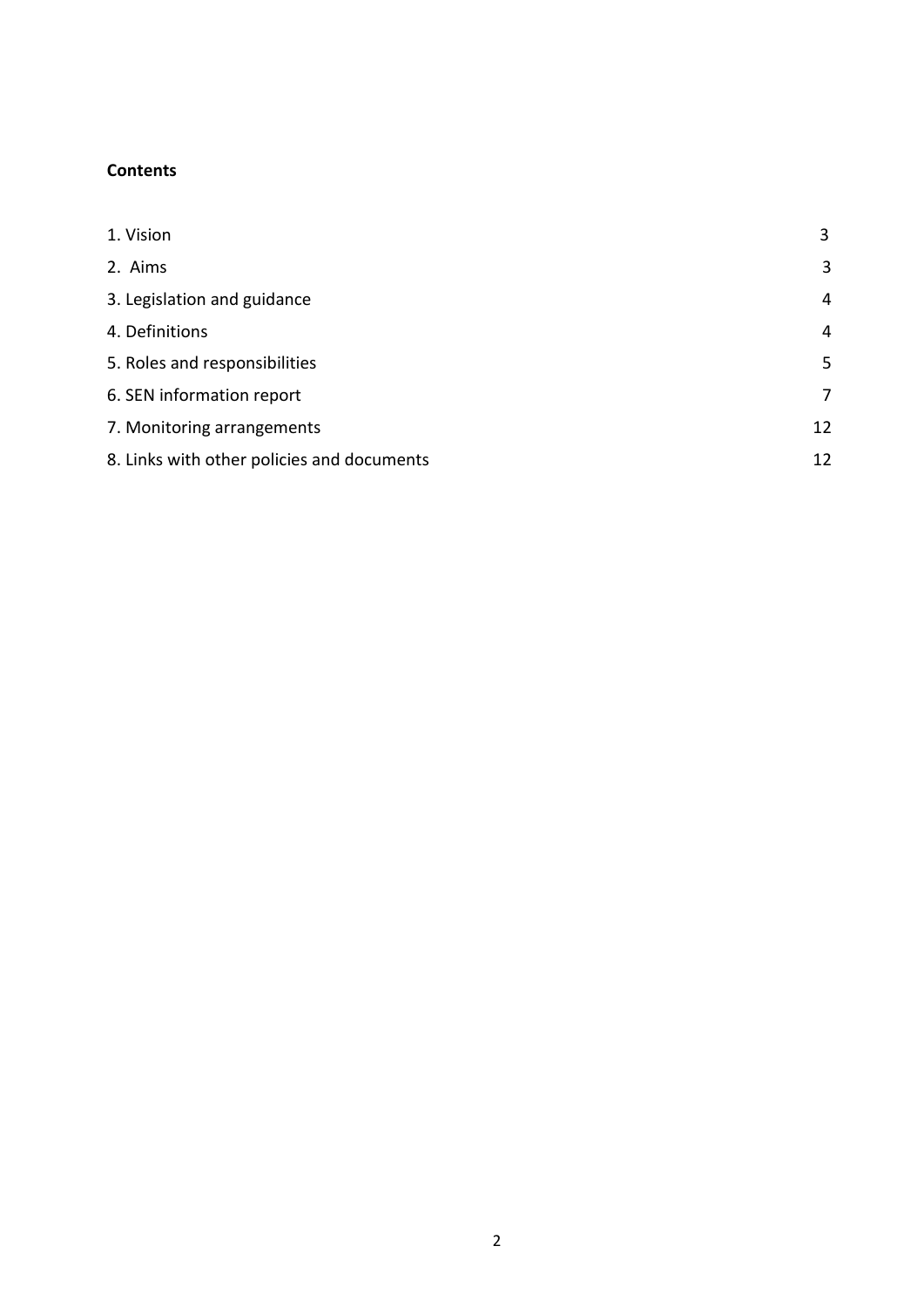#### **1. Vision**

At South Bank University Academy we are committed to Inclusion and firmly believe that all children, despite their difficulties or barriers to learning, should have the equal opportunity to succeed and achieve. We consider differentiation to be an integral, not a supplementary, part of the school's approach to empowering every child, from the most able to the most circumstantially disadvantaged, to attain their full potential.

We make every effort to ensure pupils with SEND fully participate in mainstream classes, make good progress and feel valued, respected and supported. There is a significant emphasis on helping pupils manage their learning and develop independent learning skills.

At South Bank University Academy students and parents are actively involved in decisions regarding support and effective strategies.

The impact of provision on individual students is regularly evaluated in order to identify the most effective approaches that maximise participation and learning for individual learners.

SLT, teachers, external agencies and the Inclusion team work collaboratively to improve outcomes for pupils with SEND.

#### **2. Aims**

Our SEN policy and information report aims to:

- Set out how our school will support and make provision for students with special educational needs and disabilities (SEND)
- Explain the roles and responsibilities of everyone involved in providing for students with SEND
- To raise achievement by ensuring that students with SEN or disabilities (SEND) enjoy their education and achieve their potential
- Guarantee full inclusion for SEND students by ensuring they can access a broad, balanced and differentiated curriculum so that they can fulfil their potential
- Offer appropriate forms of support by the most effective use of staffing and resources available
- Ensure that, in accordance with the Equalities Act (2010), all students, regardless of disability, have the right to equal educational opportunities including access to the academies project based learning as part of the innovative 'Day 10' curriculum
- Ensure that SEND students are safe in the Academy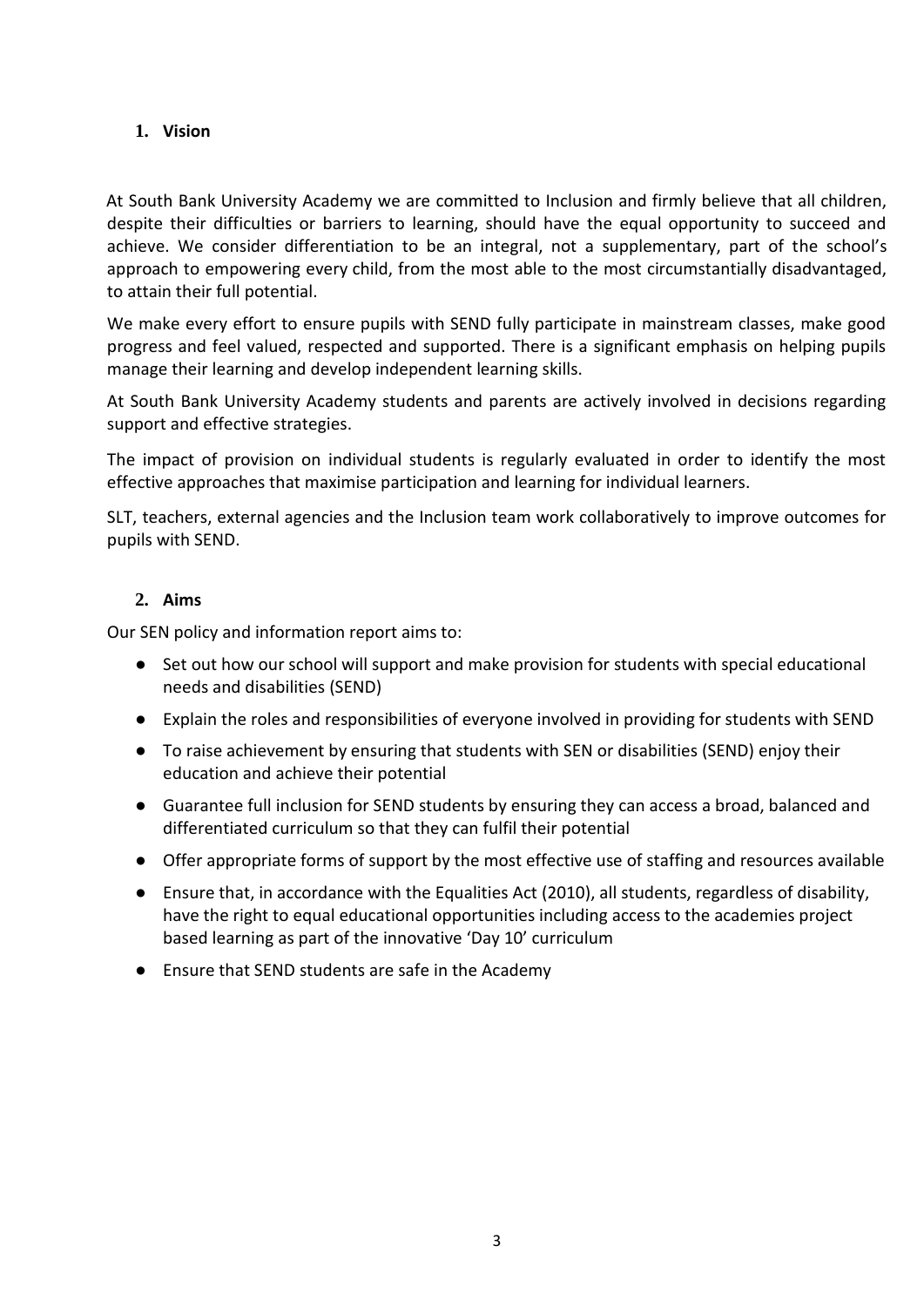#### **3. Legislation and guidance**

- This policy and information report is based on the statutory [Special Educational Needs and](https://www.gov.uk/government/uploads/system/uploads/attachment_data/file/398815/SEND_Code_of_Practice_January_2015.pdf)  [Disability \(SEND\) Code of Practice](https://www.gov.uk/government/uploads/system/uploads/attachment_data/file/398815/SEND_Code_of_Practice_January_2015.pdf) and the following legislation:
- [Part 3 of the Children and Families Act 2014](http://www.legislation.gov.uk/ukpga/2014/6/part/3), which sets out schools' responsibilities for students with SEN and disabilities
- [The Special Educational Needs and Disability Regulations 2014](http://www.legislation.gov.uk/uksi/2014/1530/contents/made), which set out schools' responsibilities for education, health and care (EHC) plans, SEND co-ordinators (SENDCOs) and the SEN information report

This policy also complies with our funding agreement and articles of association.

#### **4. Definitions**

A student has SEN if they have a learning difficulty or disability which calls for special educational provision to be made for them.

They have a learning difficulty or disability if they have:

- A significantly greater difficulty in learning than the majority of others of the same age, or
- A disability which prevents or hinders them from making use of facilities of a kind generally provided for others of the same age in mainstream schools
- By section 20(1) of the Children and Families Act 2014 ("the Act"), a child or young person has "special educational needs" if he or she has a learning difficulty or disability which calls for special educational provision to be made for him or her.

Special educational provision is educational or training provision that is additional to, or different from, that made generally for other children or young people of the same age by mainstream schools.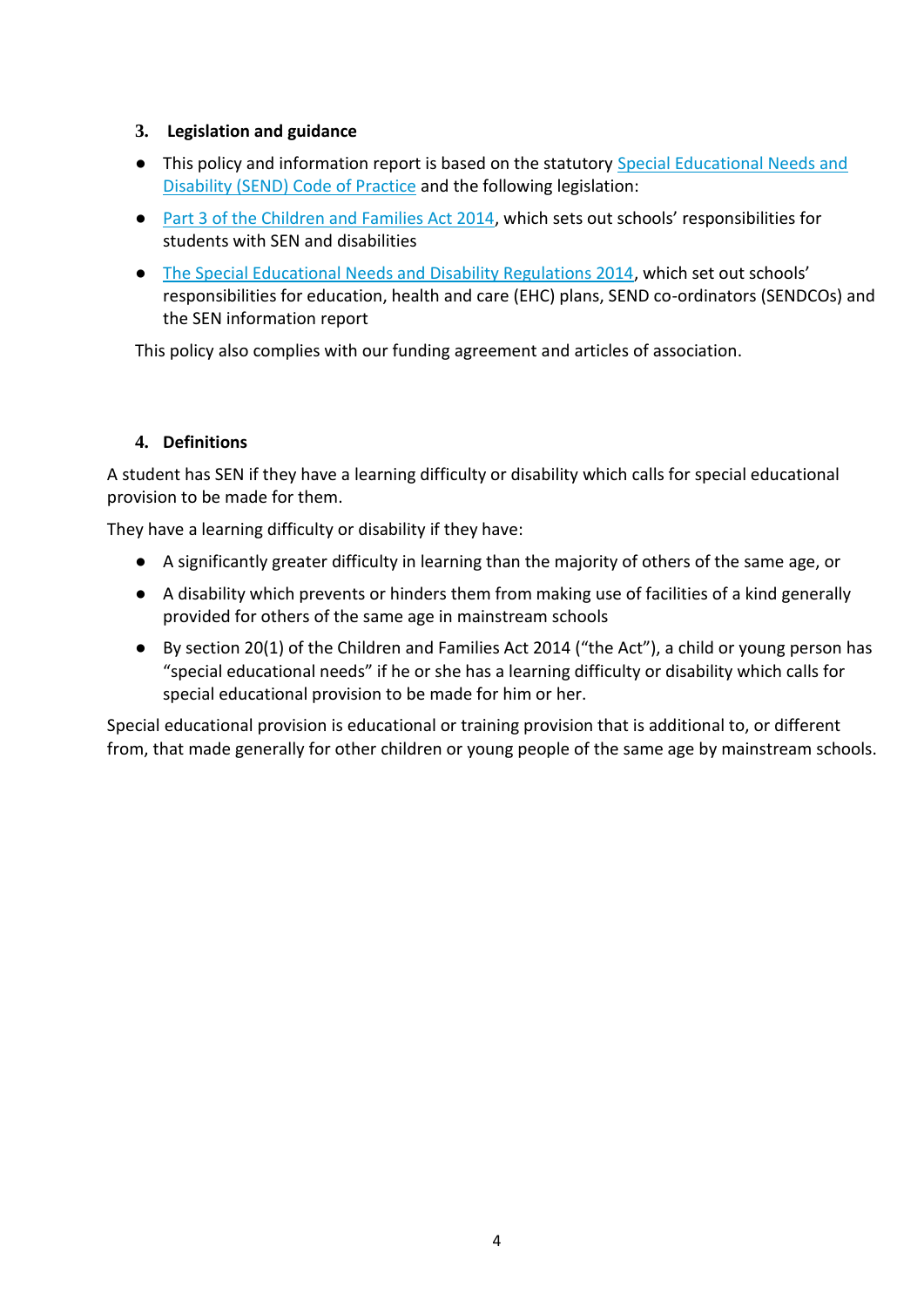#### **5. Roles and responsibilities**

#### **5.1 The SENDCO**

The SENDCO is Ms Florina Pagurschi PGDip in Dyslexia and Literacy Level 7, Assessment Practising Certificate, Member of the Dyslexia Guild.

They will:

- Work with the Principal and SEN governor to determine the strategic development of the SEN policy and provision in the school
- Have day-to-day responsibility for the operation of this SEN policy and the co-ordination of specific provision made to support individual students with SEN, including those who have EHC plans
- Provide professional guidance to colleagues and work with staff, parents, and other agencies to ensure that students with SEN receive appropriate support and high quality teaching
- Advise on the graduated approach to providing SEN support
- Advise on the deployment of the school's delegated budget and other resources to meet students' needs effectively
- Be the point of contact for external agencies, especially the local authority and its support services
- Liaise with potential next providers of education to ensure students and their parents are informed about options and a smooth transition is planned
- Work with the Principal and governing board to ensure that the school meets its responsibilities under the Equality Act 2010 with regard to reasonable adjustments and access arrangements
- Ensure the school keeps the records of all students with SEN up to date

#### **5.2 The SEN Governor**

The SEN Governor will:

- Help to raise awareness of SEN issues at governing board meetings
- Monitor the quality and effectiveness of SEN and disability provision within the school and update the governing board on this
- Work with the Principal and SENDCO to determine the strategic development of the SEN policy and provision in the school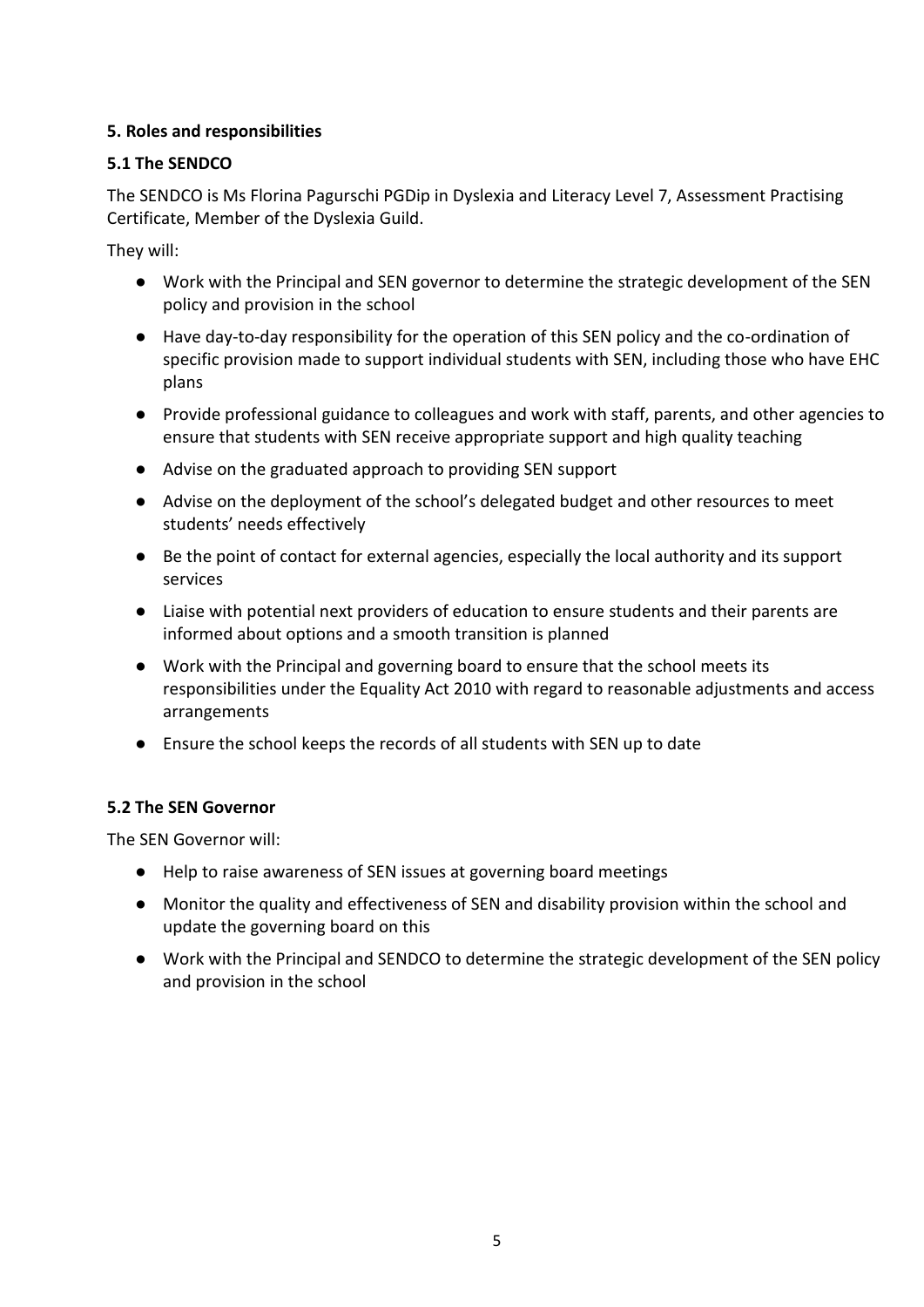#### **5.3 The Principal**

The Principal will:

- Work with the SENDCO and SEN governor to determine the strategic development of the SEN policy and provision in the school
- Have overall responsibility for the provision and progress of learners with SEN and/or a disability

#### **5.4 Class teachers**

Each class teacher is responsible for:

- The progress and development of every student in their class
- Working closely with any learning assistants or specialist staff to plan and assess the impact of support and interventions and how they can be linked to classroom teaching
- Working with the SENDCO to review each student's progress and development and decide on any changes to provision
- Ensuring they follow this SEN policy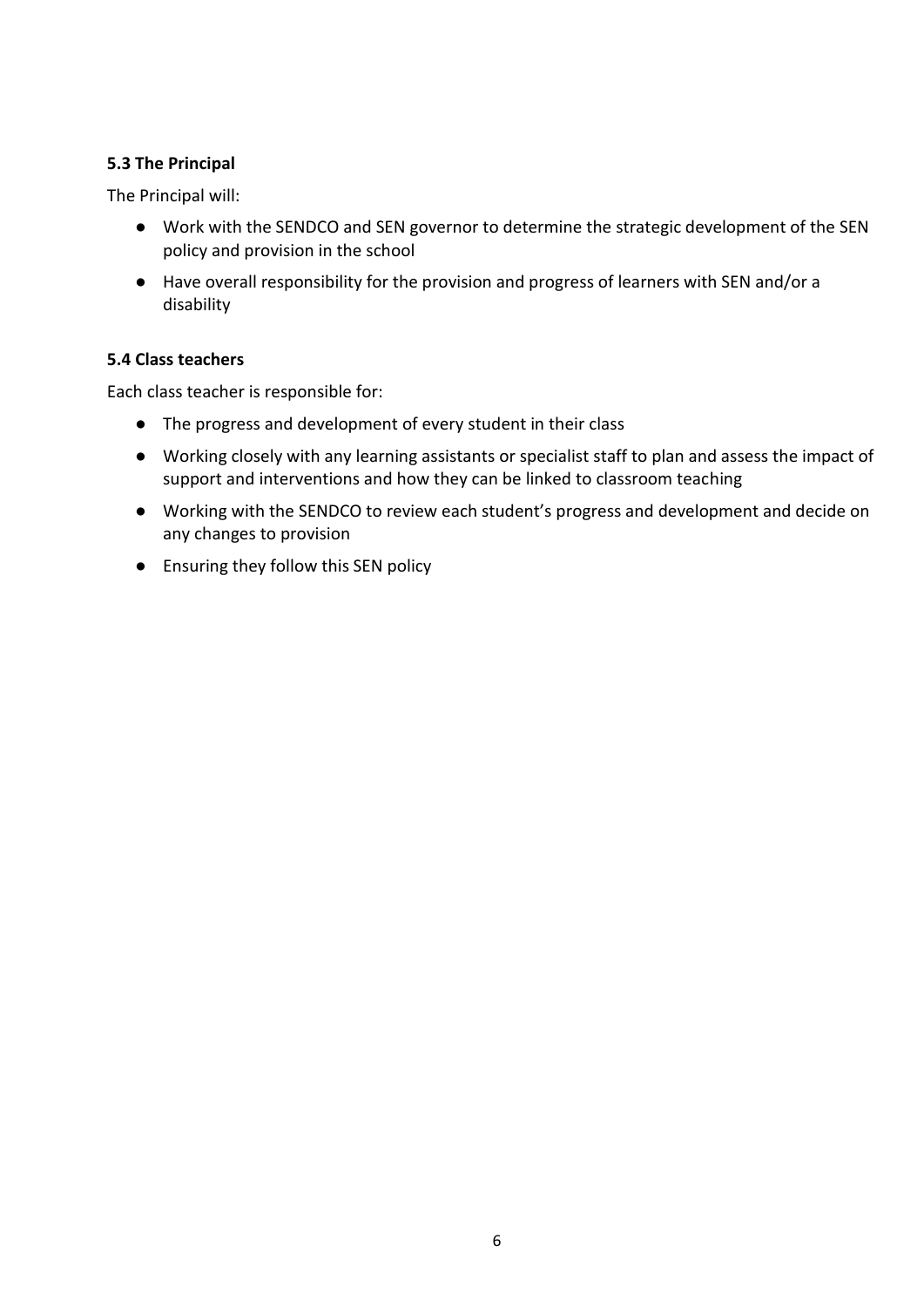### **SEN information report**

#### **6.1 The kinds of SEN that are provided for**

Our school currently provides additional and/or different provision for a range of needs, including:

- Communication and Interaction (C&I), for example, autistic spectrum disorder, Asperger's Syndrome, speech and language difficulties
- Cognition and Learning (C&L), for example, dyslexia, dyspraxia,
- Social, Emotional and Mental Health (SEMH), for example, attention deficit hyperactivity disorder (ADHD),
- Sensory and/or Physical needs (S/P), for example, visual impairments, hearing impairments, processing difficulties, epilepsy
- Moderate learning difficulties

#### **6.2 Identifying students with SEN and assessing their needs**

The Academy will assess each student's current skills and levels of attainment on entry, which will build on previous settings and Key Stages, where appropriate. Class teachers will make regular assessments of progress for all students and identify those whose progress:

- Is significantly slower than that of their peers starting from the same baseline
- Fails to match or better the child's previous rate of progress
- Fails to close the attainment gap between the child and their peers
- Widens the attainment gap

This may include progress in areas other than attainment, for example, social needs.

Slow progress and low attainment will not automatically mean a student is recorded as having SEN.

When deciding whether special educational provision is required, the Academy will start with the desired outcomes, including the expected progress and attainment, and the views and the wishes of the student and their parents. The Academy will use this to determine the support that is needed and whether The Academy can provide it by adapting our core offer, or whether something different or additional is needed.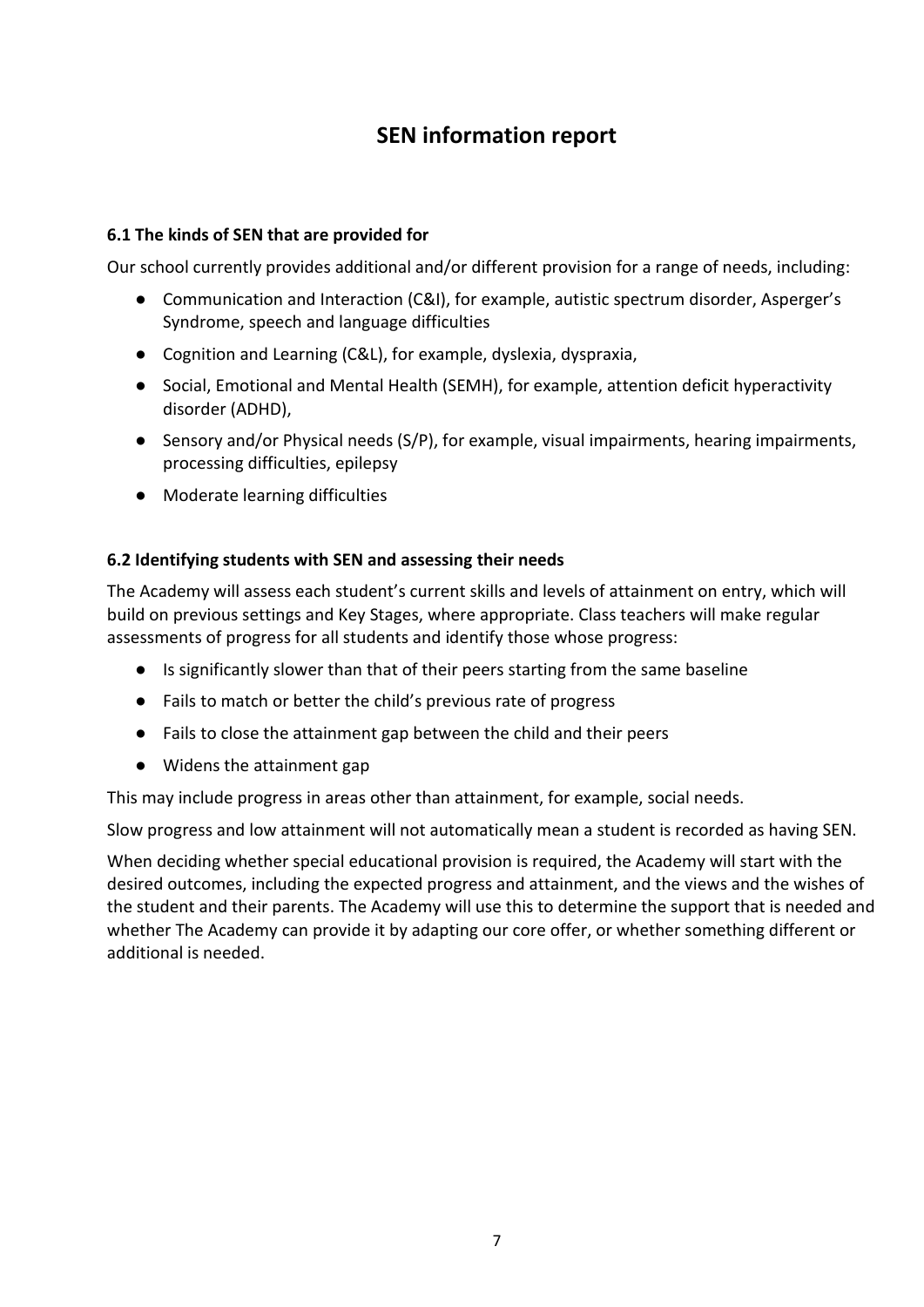#### **6.3 Consulting and involving students and parents**

The Academy will have an early discussion with the student and their parents when identifying whether they need special educational provision. These conversations will make sure that:

- Everyone develops a good understanding of the student's areas of strength and difficulty
- We take into account the parents' concerns
- Everyone understands the agreed outcomes sought for the child
- Everyone is clear on what the next steps are

Notes of these early discussions will be added to the student's record and given to their parents. We will formally notify parents when it is decided that a student will receive SEN support.

#### **6.4 Assessing and reviewing students' progress towards outcomes**

The Academy will follow the graduated approach and the four-part cycle of **assess, plan, do, review**.

The class or subject teacher will work with the SENDCO to carry out a clear analysis of the student's needs. This will draw on:

- The teacher's assessment and experience of the student
- Their previous progress and attainment and behaviour
- Other teachers' assessments, where relevant
- The individual's development in comparison to their peers and national data
- The views and experience of parents
- The student's own views
- Advice from external support services, if relevant

The assessment will be reviewed regularly in line with the Academies reporting process.

All teachers and support staff who work with the student will be made aware of their needs, the outcomes sought, the support provided, and any teaching strategies or approaches that are required. The Academy will regularly review the effectiveness of the support and interventions and their impact on the student's progress.

#### **6.5 Supporting students moving between phases and preparing for adulthood**

The Academy will share information with the school, college, or other setting the student is moving to. The Academy will agree with parents and students which information will be shared as part of this.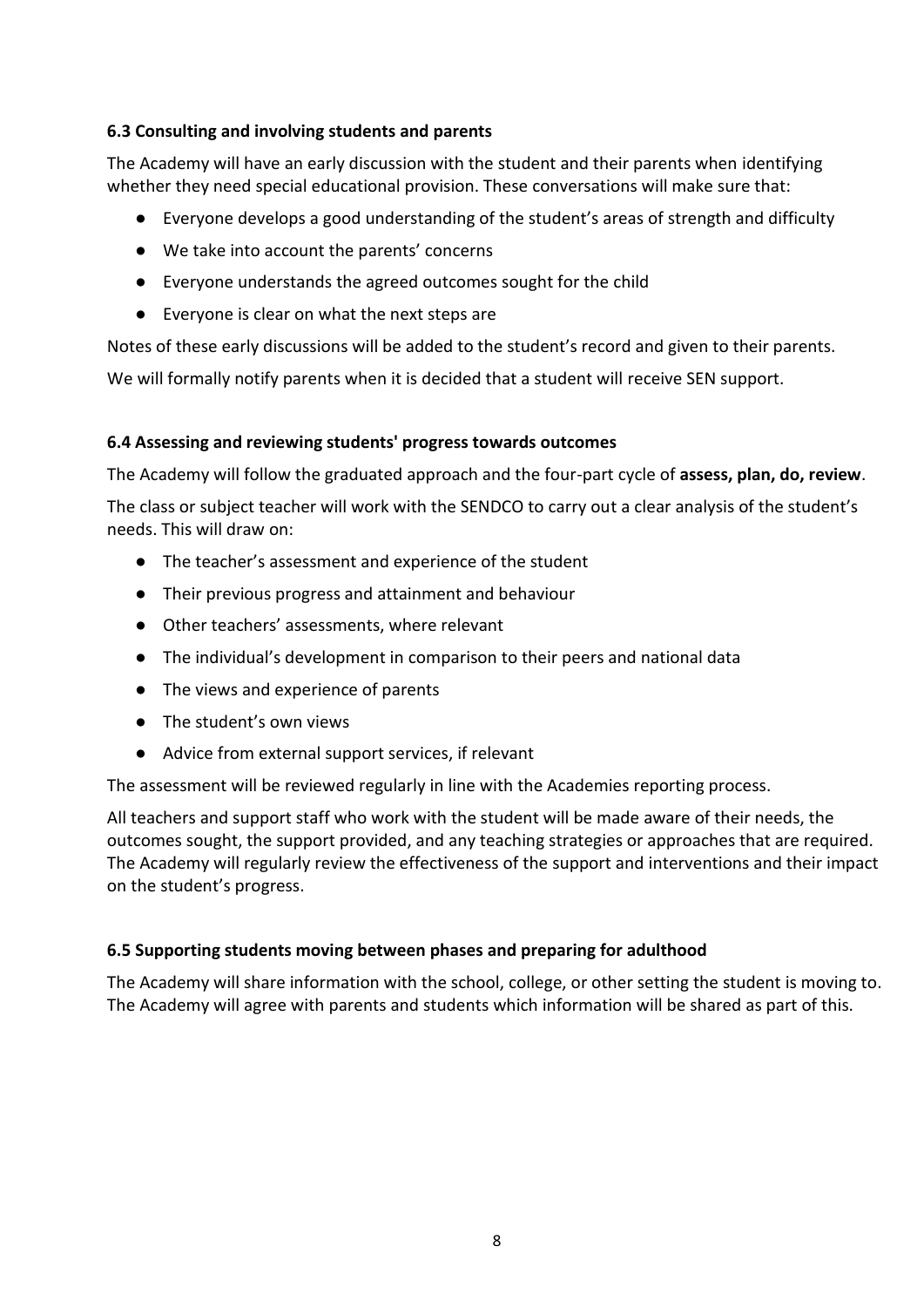#### **6.6 Our approach to teaching students with SEN**

Teachers are responsible and accountable for the progress and development of all the students in their class. High quality teaching is our first step in responding to students who have SEN.

We will also provide the following interventions:

- Communication & Interaction
	- o Speech and Language
		- **•** 1:1 interventions as dictated by EHCP need
		- **Small group as directed by need with specialist High Level Learning Assistant** (HLLA)
- Cognition & Learning
	- o Dyslexia Screening (LUCID LASS)
	- o Dyslexia small group taught by specialist Learning Assistant (LA)
	- o Social, Emotional and Mental Health
- Emotional Literacy intervention delivered by ELSA-trained HLLA.

All staff are given continuous professional training in the development of inclusive teaching practice.

#### **6.7 Adaptations to the curriculum and learning environment**

The Academy makes the following adaptations to ensure all students' needs are met:

- Differentiating our curriculum to ensure all students are able to access it, for example, by grouping, 1:1 work, teaching style, content of the lesson, etc.
- Adapting our resources and staffing
- Using recommended aids, such as laptops, coloured overlays, visual timetables, larger font, etc.
- Differentiating our teaching, for example, giving longer processing times, pre-teaching of key vocabulary, reading instructions aloud, etc.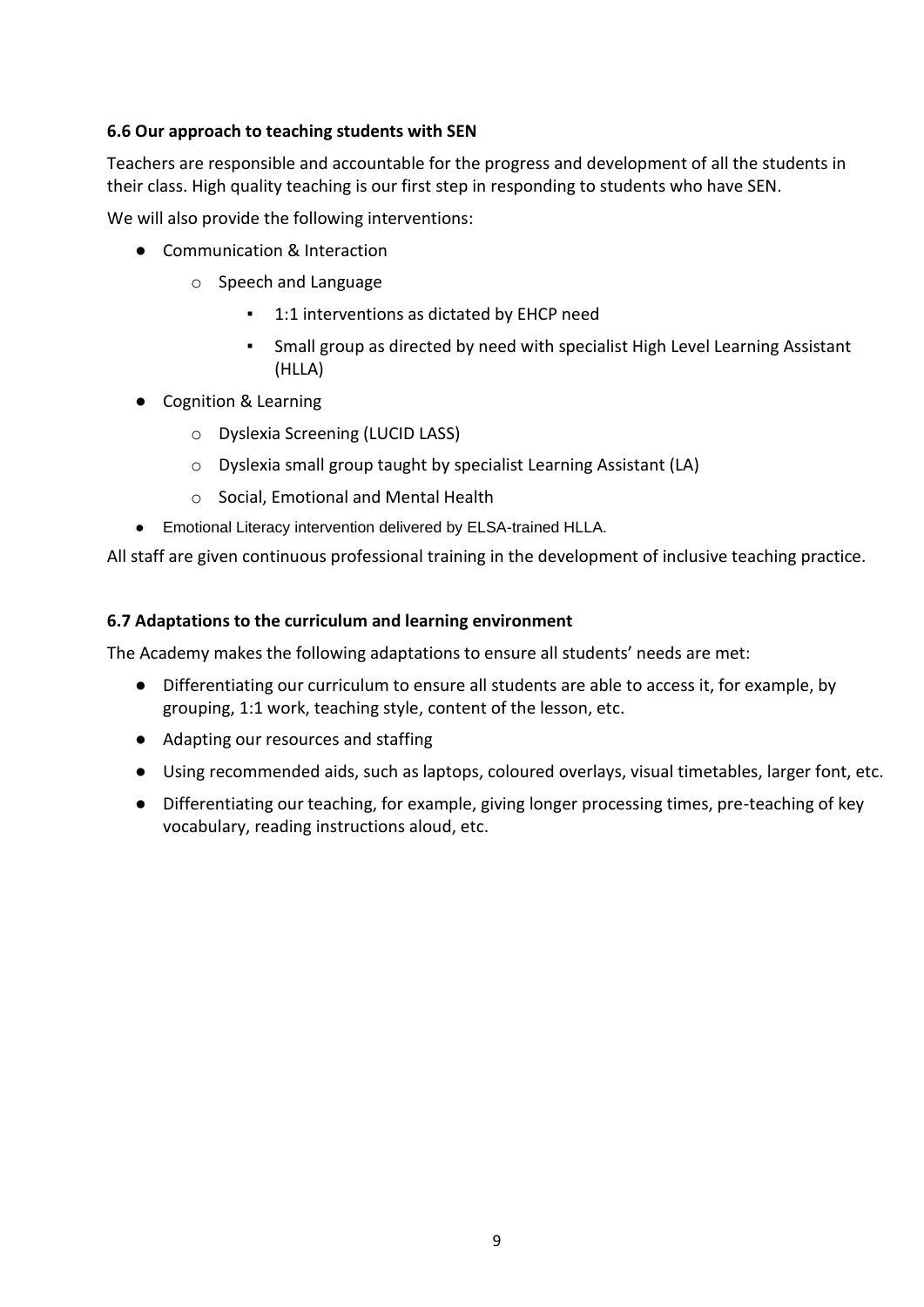#### **6.8 Additional support for learning**

We have 3 Higher Level Learning Assistants who are trained to deliver targeted interventions such as Speech and Language, SEMH, Literacy, Numeracy, Life Skills, Handwriting, Social Skills. We also have 6 Learning Assistants who are trained to support students in class and deliver tailored interventions for students on the SEN register as directed by teachers.

Learning Assistants will support students on a 1:1 basis when clear need is assessed.

Learning Assistants will support students in small groups when there is a clear assessed and agreed need.

We work with the following agencies to provide support for students with SEN:

- Word First Ltd (Speech and Language)
- Outreach Inclusion Service, New Woodlands School
- Agency School Nurse, Aylesbury Health Centre
- Southwark Hearing Support Service
- Children & Adults Services, Southwark, Special Educational Needs and Disability Inclusion Practitioner (SENDIP)
- Children with Complex Needs Service, Lewisham
- Educational Psychologist, Southwark
- CENMAC a service specialising in Assistive Technology
- Complete Works

#### **6.9 Expertise and training of staff**

We have a team of 6 Learning Assistants, and 3 Higher Level Learning Assistants (HLLAs) who are trained to deliver SEN provision.

In the last academic year, staff have been trained in Supporting Speech, Language and Communication; Effective Questioning; Encouraging Active Learning in Students; Supporting students with ADHD in the classroom; An Introduction to Working with Children who present with Communication, Social, Emotional & Mental Health difficulties; Word First Teaching & Learning support Level 1.

Currently we have a member of the SEN team who is studying with Dyslexia Action and is expected to gain Level 5 certification in Specific Learning Difficulties (SpLD).

#### **6.10 Securing equipment and facilities**

The SENDCO holds the departmental budget and monies are used in line with EHCP policy and SEN need.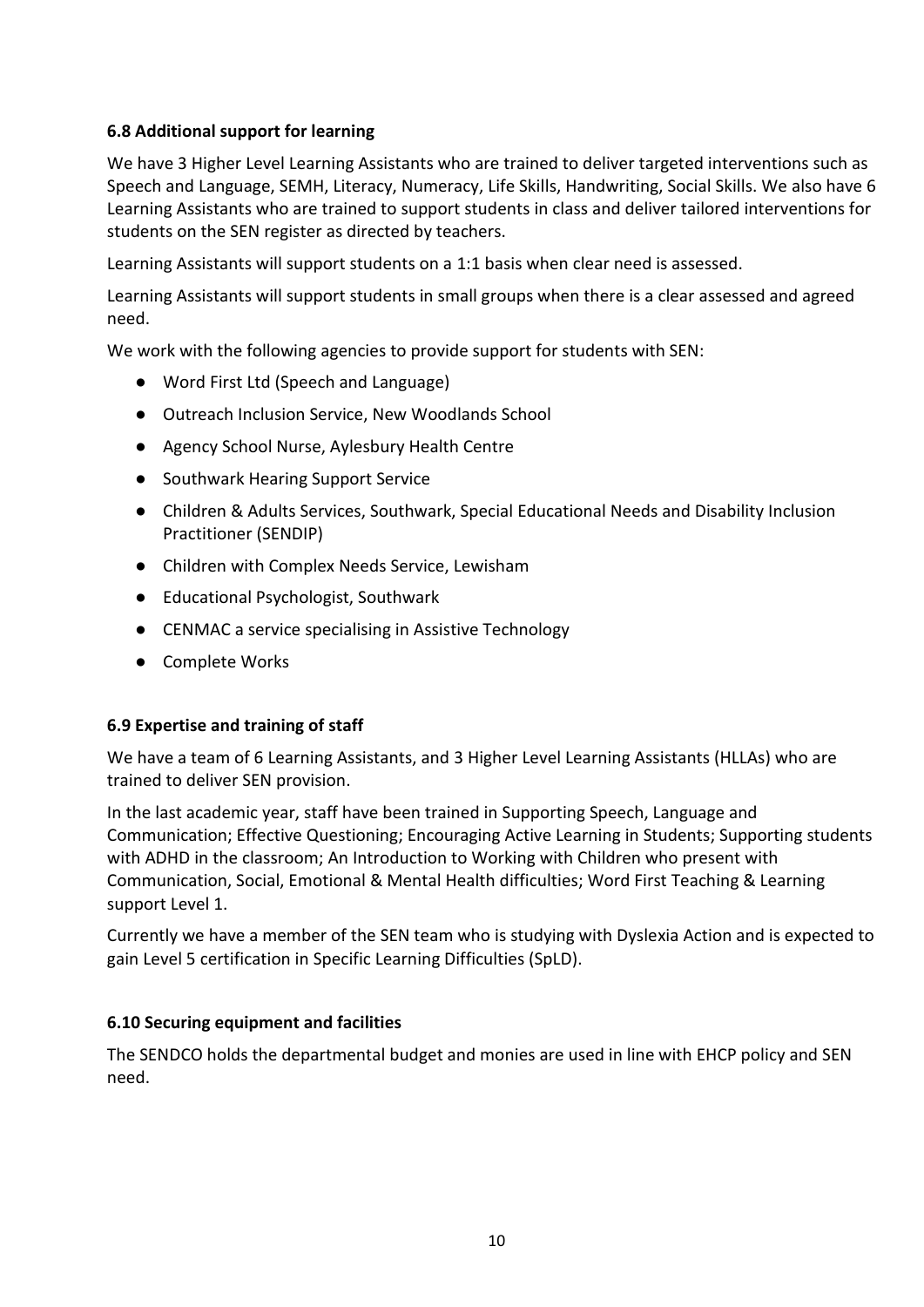#### **6.11 Evaluating the effectiveness of SEN provision**

We evaluate the effectiveness of provision for students with SEN by:

- Reviewing students' individual progress towards their goals each term
- Reviewing the impact of interventions after 6 weeks
- Monitoring by the SENDCO
- Using provision maps to measure progress
- Holding annual reviews for students with statements of SEN or EHC plans

#### **6.12 Enabling students with SEN to engage in activities available to those in the school who do not have SEN**

All of our extra-curricular activities and school visits are available to all our students are encouraged to take part in sports day/school plays/special workshops, etc.

No student is ever excluded from taking part in these activities because of their SEN or disability.

- The Academies Admissions policy can be accessed via the website: *<http://www.uaesouthbank.org.uk/about-us/our-policies.html>*
- The Academy's accessibility plan can be accessed via the website: *<http://www.uaesouthbank.org.uk/about-us/our-policies.html>*

#### **6.13 Support for improving emotional and social development**

We provide support for students to improve their emotional and social development in the following ways:

- Students with SEN are encouraged to be part of the school council
- Students with SEN are encouraged to access our Counselling Service which is held on Mondays and Fridays and our Mentoring service
- Students with SEN are encouraged to be part of our School Leadership Team

We have a zero tolerance approach to bullying.

#### **6.14 Working with other agencies**

The Academy will identify sources of support as they develop and evolve as the Local Offer is defined through Education, Health and Social Care. The Academy seeks to respond quickly to emerging need and work closely with other agencies including:

- Sunshine House
- Child and Adolescent Mental Health Services (CAMHS)
- Educational Psychology Service
- Specialist support teams
- Local NHS services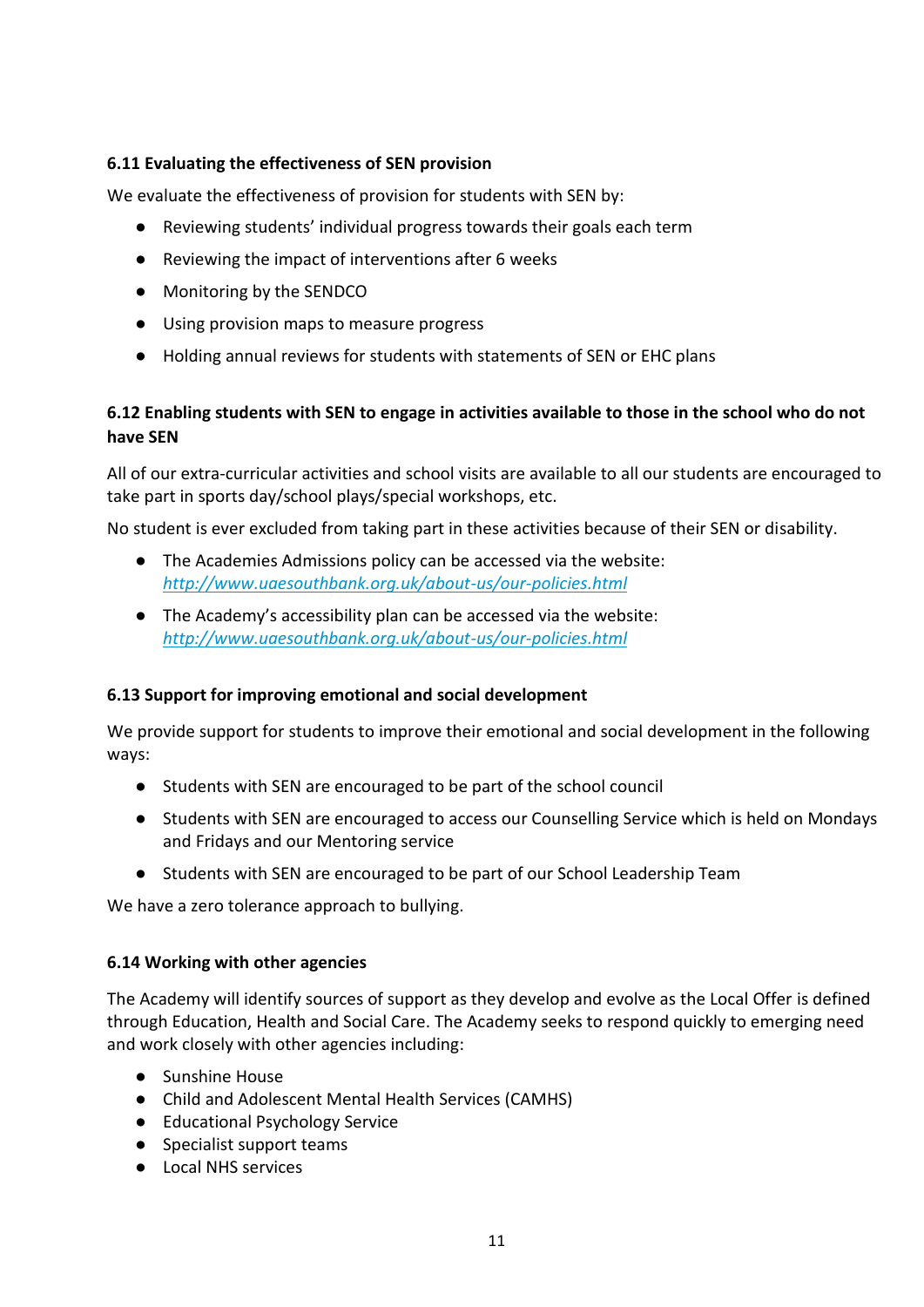- Southwark Information Advice and Support Team (SIAS)
- Children & Young Peoples Development Centre

#### **6.15 Complaints about SEN provision**

Complaints about SEN provision in our school should be made to the class teacher/SENDCO/Principal in the first instance. They will then be referred to the school's complaints policy.

The parents of students with disabilities have the right to make disability discrimination claims to the first-tier SEND tribunal if they believe that our school has discriminated against their children. They can make a claim about alleged discrimination regarding:

- Exclusions
- Provision of education and associated services
- Making reasonable adjustments, including the provision of auxiliary aids and services

#### **6.16 Contact details of support services for parents of students with SEN**

The SEND department's point of contact for parents of students with SEN is: [SEN@uaesouthbank.gov.uk](mailto:SEN@uaesouthbank.gov.uk) 

#### **6.17 Contact details for raising concerns**

The SEND department's point of contact for raising concerns is: [SEN@uaesouthbank.gov.uk](mailto:SEN@uaesouthbank.gov.uk)

#### **6.18 The local authority local offer**

Our local authority's local offer is published here: [http://localoffer.southwark.gov.uk](http://localoffer.southwark.gov.uk/) 

#### **7. Monitoring Arrangements**

This policy and information report will be reviewed by the named SENDCO**/**SEN Governor/Principal **every year**. It will also be updated if any changes to the information are made during the year.

It will be approved by the governing board.

#### **8. Links with other policies and documents**

This policy links to our policies on:

- Disability Access Statement with Accessibility Plan
- Behaviour for Learning Policy
- Equality Policy
- Complaints Policy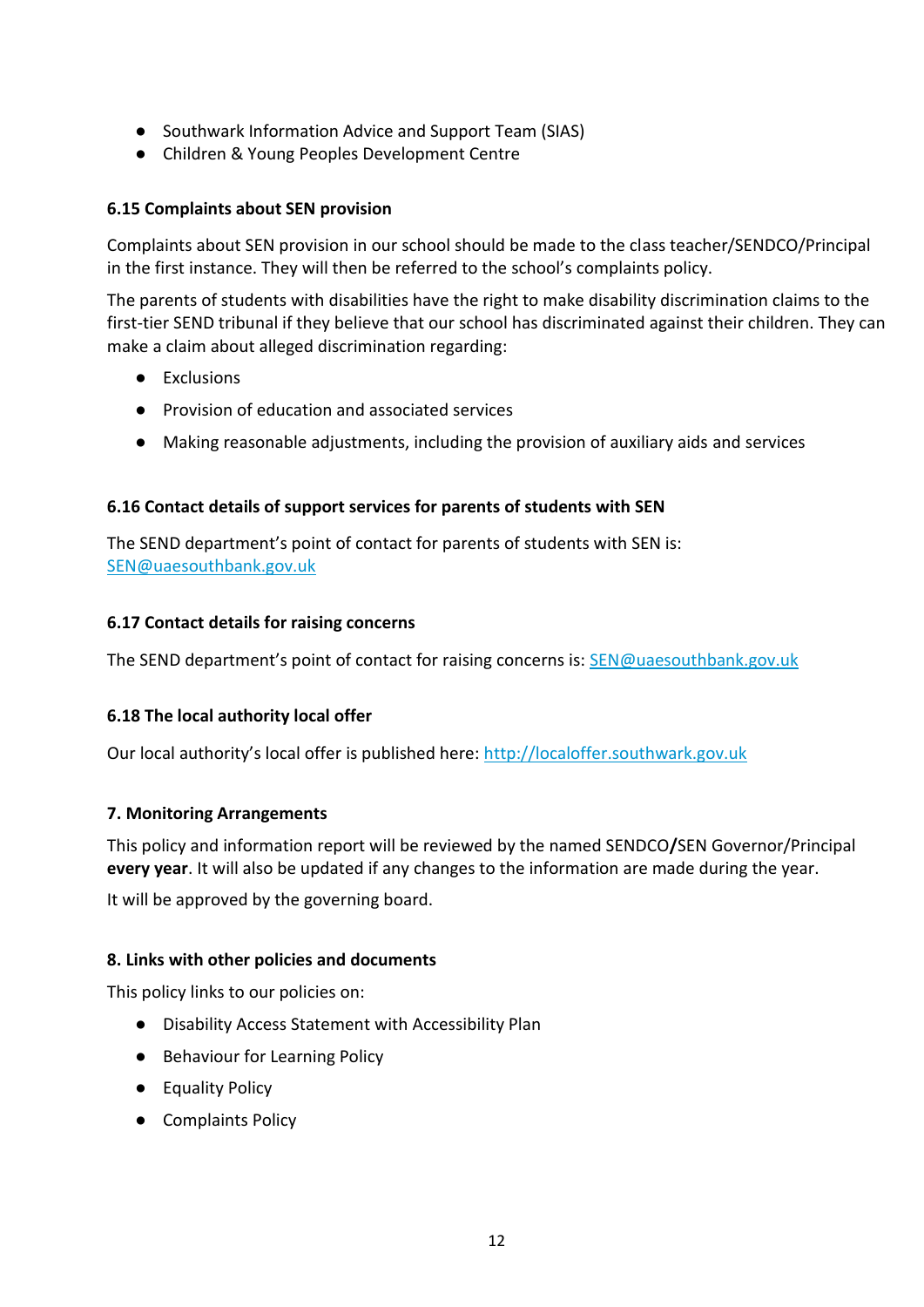#### **[Hyperlinks](http://www.google.com/)**

**Policy approved by:** eg South Bank Academies trust board / School Advisory Board **Date of last review:** July 2021 **Date of next review:** Insert date of next review